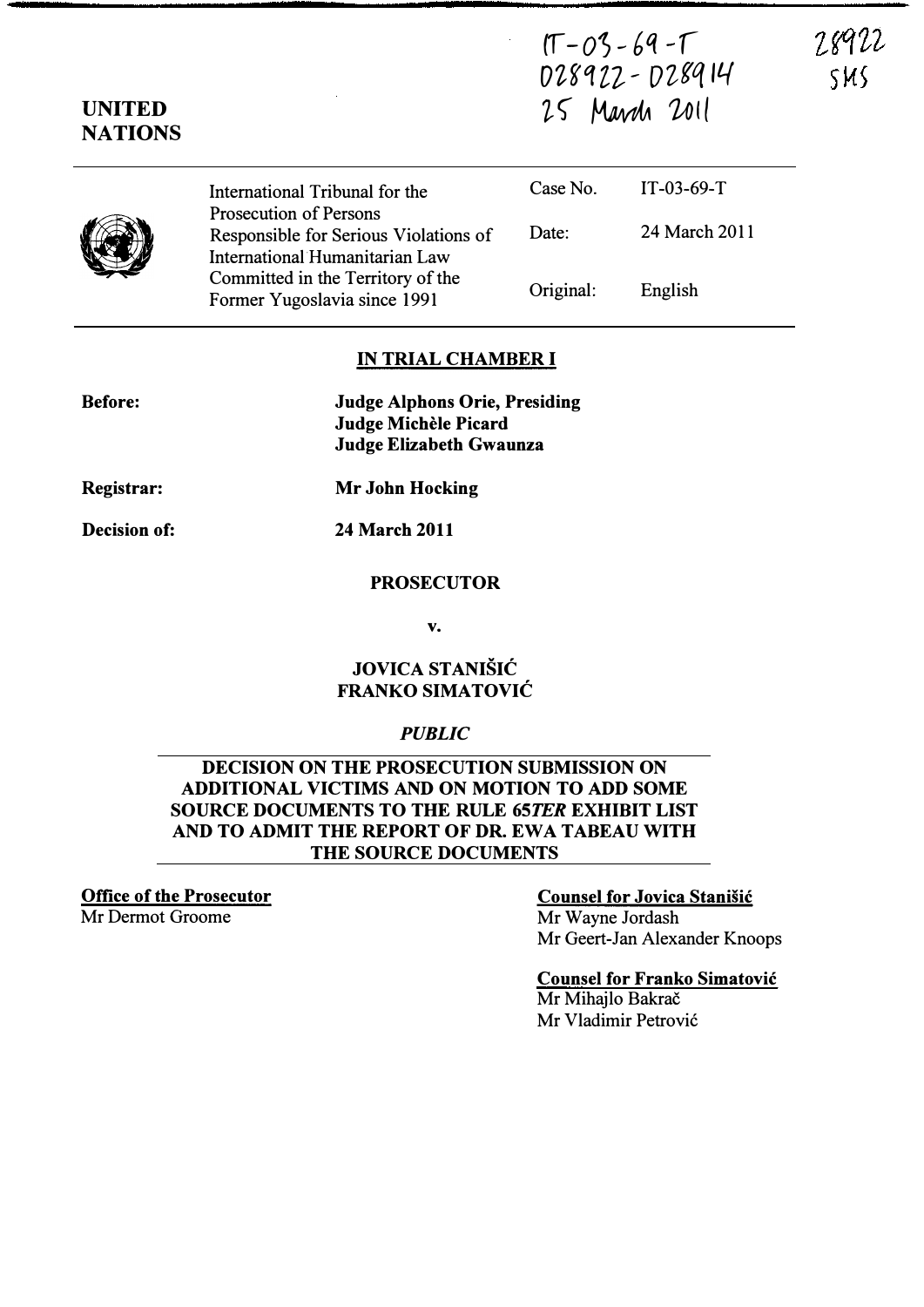# I. PROCEDURAL HISTORY AND SUBMISSIONS OF THE PARTIES

1. On 4 October 2010, the Prosecution filed a proposed expert report on the victims of war by Dr. Ewa Tabeau. It also moved to add a number of documents relating to the report<sup>1</sup> ("Proposed Exhibits") to its Rule  $65$ ter exhibit list<sup>2</sup> ("Motion). The Defence did not respond.

2. In the beginning of December 2010, at the close of its examination-in-chief of Dr. Tabeau, the Prosecution moved to admit into evidence her report on victims, and the source material relevant to the report ("Source Material").<sup>3</sup> The Stanisic Defence argued that the admission of fourteen of the documents<sup>4</sup> ("Challenged Exhibits") regarding thirteen victims would create "additional liability for the accused" requiring an amendment of the Indictment.<sup>5</sup> The Source Material which was not challenged will be referred to as "Other Source Material". Both the Challenged Exhibits and the Other Source Material include Proposed Exhibits. The expert report, the Challenged Exhibits and the Other Source Material were marked for identification pending a decision on the Challenged Exhibits.<sup>7</sup>

3. On 14 January 2011, the Prosecution filed the "Prosecution Submission on Additional Victims" ("Submission") in which it rebuts that admission of the Challenged Exhibits would alter the scope of the alleged liability of the Accused.<sup>8</sup> It submits that the jurisprudence of the Tribunal supports that the identity of each victim' is not a material fact that must be pleaded in the Indictment.<sup>9</sup> The Prosecution further submits that the Challenged Exhibits are admissible.<sup>10</sup>

 $\mathbf{1}$ 65ter numbers 5657-5745.

<sup>&</sup>lt;sup>2</sup> Prosecution Submission of Updated Victims Report of Expert Witness Ewa Tabeau and Motion to Add Proof of Death Documents to Rule 65ter Exhibit List, 4 October 2010.

 $\overline{\mathbf{3}}$ T. 9938-9939 (7 December 2010). The Chamber notes that the Prosecution does not proceed to request admission for three documents with 65ter numbers 5657, 5665, 5743, which were among the Proposed Exhibits, see, Registry memo dated 9 February 2011. The source material corresponds to the Proposed Exhibits and 65ter numbers 1223, 1229, 1231,2593,2702-2703,2706,2714-2718,2720-2726,2728-2735,2738-2742,2744-2748,2750-2757,2759- 2763, 2765-2774, 2777-2780, 4539, 4871, 4873-4888, 4890-4907, which have been given provisional exhibits numbers P2162-P2261.

<sup>4 65</sup>ter numbers 2722, 2724, 2735, 2741, 5715-5722, 4871, 4875

T. 9921 (7 December 2010).

<sup>6</sup>65ter numbers 1223, 1229, 1231,2593,2702-2703,2706,2714-2718,2720-2721, 2723, 2725-2726, 2728-2734, 2738-2740,2742,2744-2748,2750-2757,2759-2763,2765-2774,2777-2780,4539,4873-4874,4876-4888,4890- 4907, 5658-5664, 5666-5714, 5723-5742, 5744-5745, corresponding to exhibit numbers P2162-P2175, 2177, 2179- P2187,P2189-P2191,P2193-2226,P2228-2229,P2231-2317,2326-2347.

<sup>7</sup>T. 9921 (7 December 2010).

Submission, para. 6.

<sup>&</sup>lt;sup>9</sup> Submission, paras 7-9.

Submission, para. 11.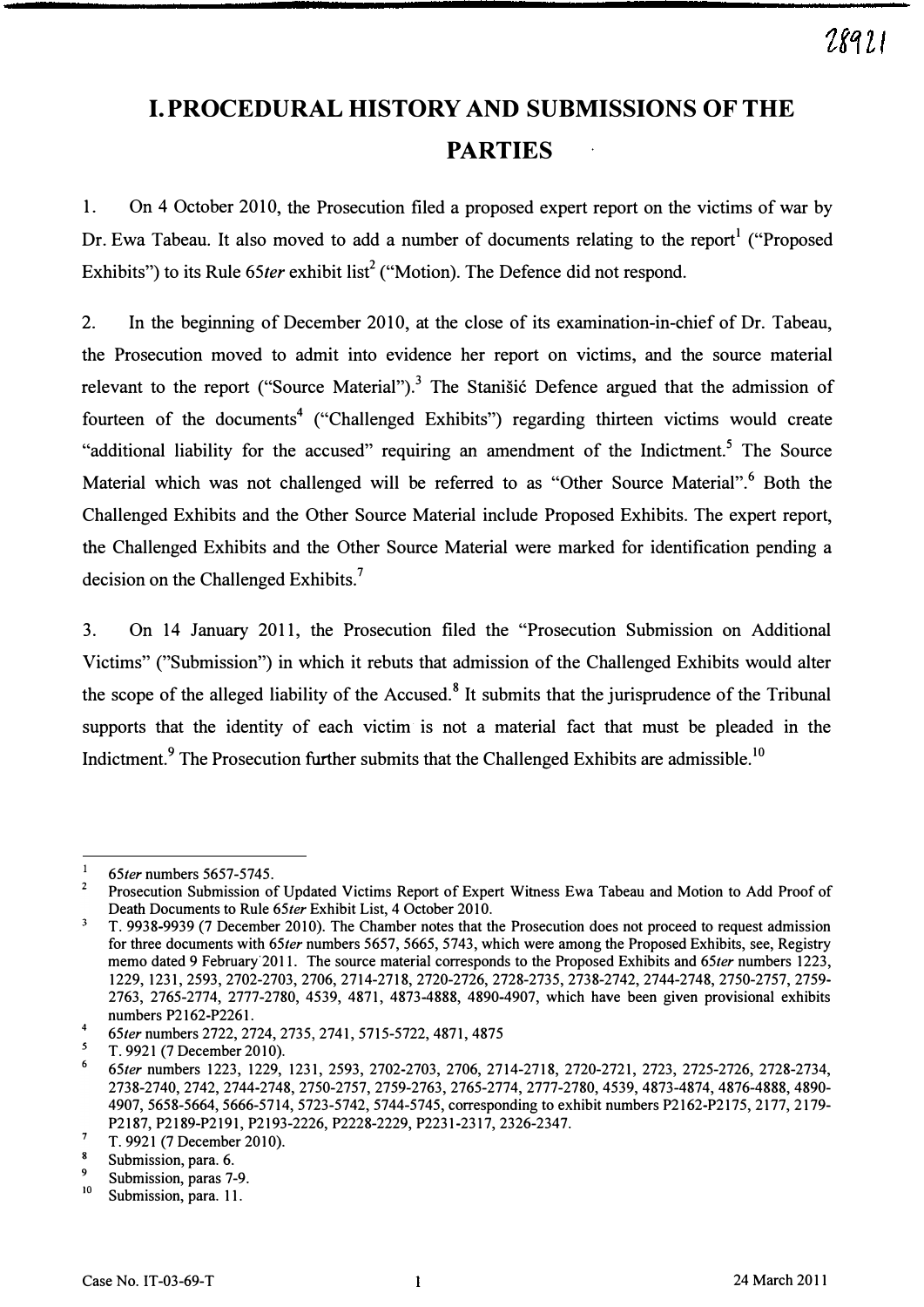4. The Stanišić Defence responded to the Submission on 28 January 2011 ("Response").<sup>11</sup> The Simatović Defence did not respond. The Stanišić Defence maintains that the Prosecution's request to admit the documents in relation to the thirteen victims require a formal amendment of the Indictment as it creates an additional liability of the Accused and that it was clearly possible and practical to have provided names of the victims "prior to the case commencing at the time when the Indictment was drafted" and refers to Tribunal case-law.<sup>12</sup> Following leave from the Chamber,<sup>13</sup> the Prosecution replied on 11 February 2011 ("Reply").<sup>14</sup>

5. In an informal meeting on 18 February 2011 between the parties and the Chamber staff, the Simatovi6 Defence confirmed that it does not object to the admission of the Other Source Material and the Stanišić Defence confirmed that its objection is limited to the Challenged Exhibits.

### 11. APPLICABLE LAW

6. The Chamber recalls the applicable law governing amendments to the Rule 65ter exhibit  $list^{15}$  and admission of evidence<sup>16</sup> as it has previously set out and refers to it.

7. The Appeals Chamber has found that "since the identity of the victims is information that is valuable to the preparation of the defence case, if the Prosecution is in the position to name the victims, it should do so."<sup>17</sup> This applies even in cases where a high degree of specificity is impractical or where the accused is relatively remote in proximity from the events for which he is alleged to be responsible.

<sup>&</sup>lt;sup>11</sup> Stanišić Defence Response to Prosecution Motion for Submission on Additional Victims, 28 January 2011.

 $12$  Reponse, para. 3.

<sup>13</sup>The Prosecution requested leave to reply to the Response in its Prosecution Motion for Leave to Reply to Stanisic Defence Response to Prosecution Submission on Additional Victims, 3 February 2011, which the Chamber granted on 9 February 2011 through an informal communication.

<sup>&</sup>lt;sup>14</sup> Prosecution Reply to Stanišić Defence Response to Prosecution Submission on Additional Victims, 11 February 2011.

<sup>&</sup>lt;sup>15</sup> See Decision on Sixteenth Prosecution Motion for Leave to Amend Its Rule 65 ter Exhibit List, 7 October 2010, paras 10-12.

<sup>&</sup>lt;sup>16</sup> See Decision on Prosecution Second Motion for Admission of Exhibits from the Bar Table, 10 March 2001, paras 10-11.

<sup>&</sup>lt;sup>17</sup> Prosecutor v. Kupreškić et al., Case No. 95-16-A, Appeal Judgement, 23 October 2001, para. 90. See also Prosecutor v. Kvočka et al. Appeal Judgement, Case No. 98-30/1-A, 28 February 2005, para. 62; Prosecutor v. Gotovina et al., Case No. IT-06-90-AR73.3, Decision on Joint Defence Interlocutory Appeal Against Trial Chamber's Decision on Joint Defence Motion to Strike the Prosecution's Further Clarification of Identity of Victims, 9 May 2009, para. 18.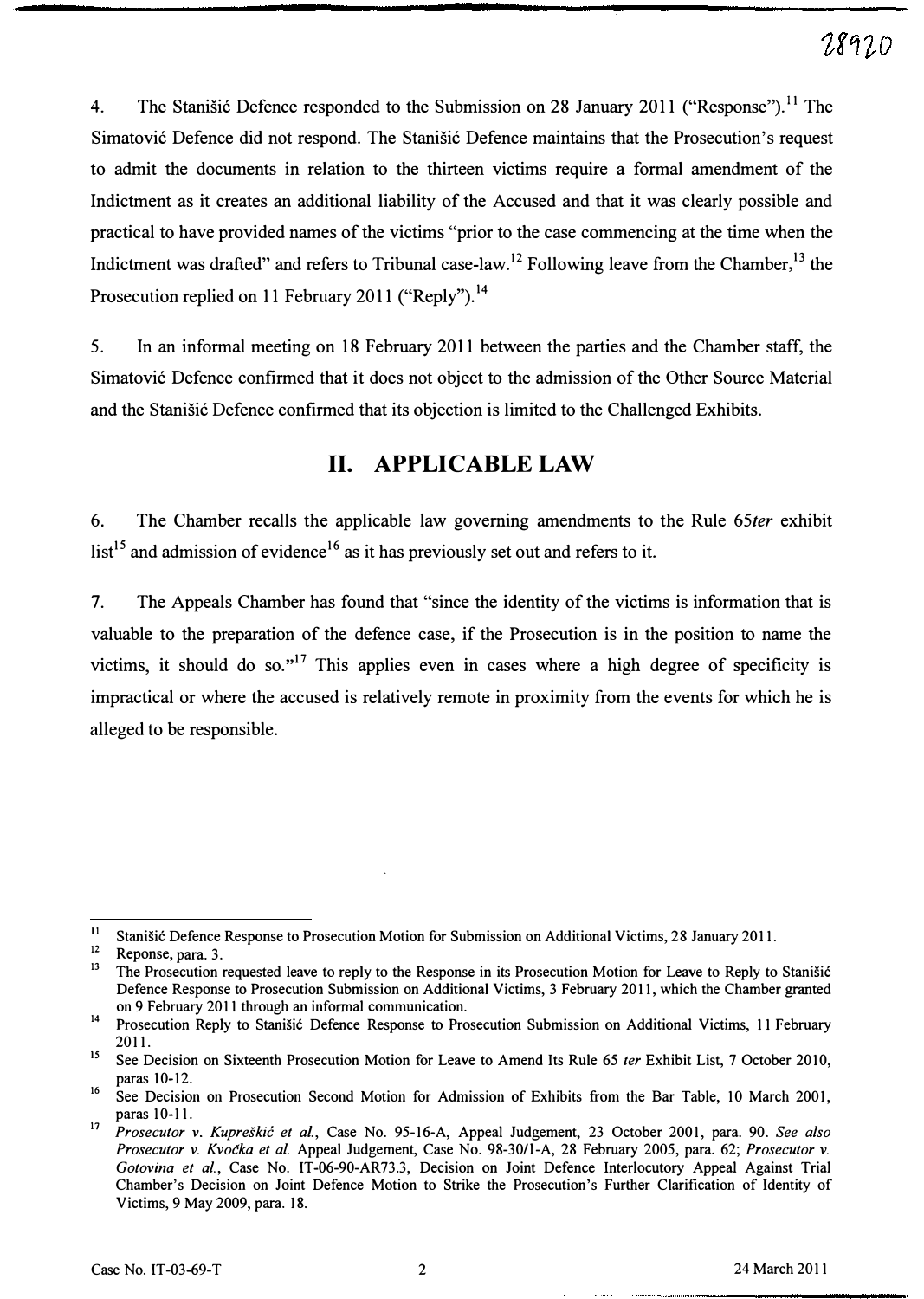### Ill. DISCUSSION

(i) Request to add the Proposed Exhibits to the Rule 65ter exhibit list.

8. The Prosecution's request to add the Proposed Exhibits to the Rule 65ter exhibit list includes some of the Challenged Exhibits (65ter numbers 5715-5722).<sup>18</sup> Neither the Stanišić Defence nor the Simatović Defence responded.

9. The Proposed Exhibits were received by the Prosecution on 30 July 2010 and disclosed to the Defence on 20 August 2010.<sup>19</sup> The Defence was notified on 23 June 2010 of the Prosecution's request to the Bosnian authorities and that the material would be included in Dr. Tabeau's report.<sup>20</sup> The Chamber finds that the Prosecution has shown good cause in seeking to add the Proposed Exhibits at this stage of the proceedings.

10. The Proposed Exhibits are relevant as it is source material for Dr. Tabeau's report on victims showing the cause of death of alleged victims in the Indictment. The Chamber is satisfied that the Proposed Exhibits are prima facie relevant.

11. The Proposed Exhibits are different protocols of identification and handover of mortal remains; medical forensic reports; a note from an investigation by the Ministry of Interior in Bosnia and Herzegovina, and certificates from the Institute for Missing Persons in Bosnia and Herzegovina. The Trial Chamber finds them to have *prima facie* probative value.

12. The material was disclosed in August 2010 and Dr. Tabeau testified in December, giving the Defence time to prepare, thereby not resulting in any prejudice. The Trial Chamber is satisfied that it is in the interests of justice to grant the Prosecution leave to add the Proposed Exhibits to its Rule 65ter exhibit list.

(ii) Whether admission requires an amendment to the Indictment.

13. The Indictment has no schedules of named victims. The Prosecution has provided a list of victims in an annex to the Pre-Trial Brief and updated it in 2009. The Stanišić Defence filed several motions to the form of the Indictment.<sup>21</sup> None of these led to an inclusion of the names of the

<sup>&</sup>lt;sup>18</sup><br>Exhibit numbers P2318-P2325.

 $\frac{19}{20}$  Motion, para. 6.

 $\frac{20}{21}$  Ibid.

Prosecutor v. Stanišić and Simatović, Case, No. IT-03-69-PT, Defence Motion on the Form of the Indictment, 3 November 2009; Prosecutor v. Stanisic and Simatovic, Case, No. IT-03-69-PT, Defence Preliminary Motion on the Form of the Indictment, 3 September 2003; Prosecutor v. Stanišić and Simatović, Case, No. IT-03-69-PT, Motion on Defect in the Amended Indictment, Case No, 7 January 2004; Prosecutor v. Stanišić and Simatović,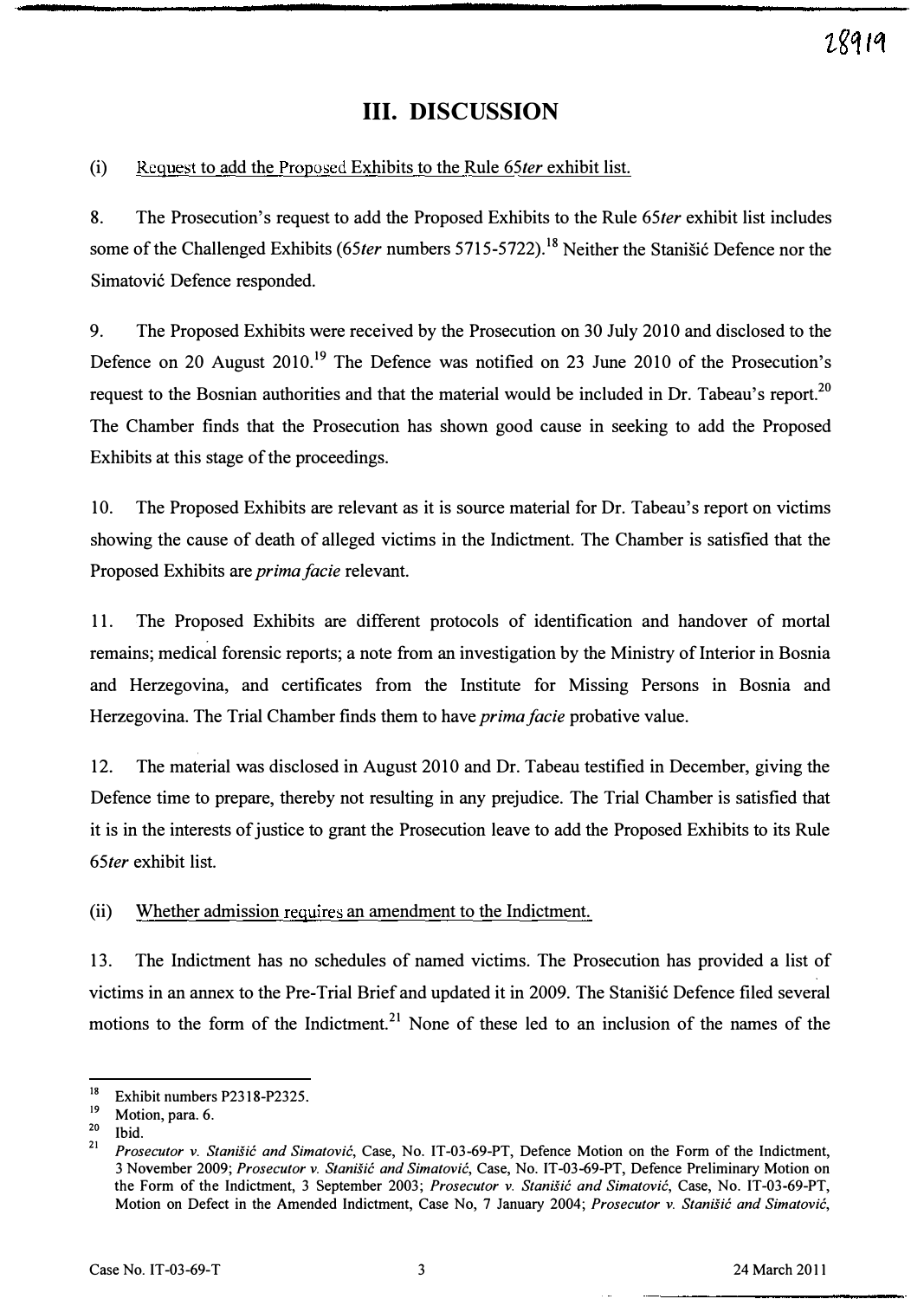victims into the Indictment. In a pre-trial Chamber decision of 2003, the Defence argument relating to the "lack of specification of the identities of the victims" was dismissed $^{22}$  and the pre-trial Chamber considered "that neither accused, who held high level positions in the DB, is being held responsible for physically committing the crimes charged".<sup>23</sup> The pre-trial Chamber also dismissed the Defence's argument relating to the Pre-Trial Brief, and stated that no prejudice to the Accused could result from a pre-trial brief containing new facts since the Pre-Trial Brief does not substitute the indictment in identifying the charges or set out the material facts.<sup>24</sup> The Stanisic Defence did not request certification of any of the Trial Chamber's decisions on the form of the Indictment.<sup>25</sup>

14. The Chamber will not revisit arguments relating to the specificity of the Indictment. However, even though the Accused are remote from the killings in that they are not alleged physical perpetrators the Prosecution has an obligation to provide the defence with the identity of the victims when it is in a position to do so.

15. Paragraph 54 of the Indictment provides in relation to Doboj that:

On or about July 12, 1992, Serb Forces, in particular special units of the Republic of Serbia DB, used non-Serb detainees as human shields and approximately twenty-seven of these civilians were killed.

16. In 2007, the Prosecution filed a list with 21 named victims in Annex E of its Pre-Trial Brief. Under the list of named victims it stated "plus other unidentified persons" in relation to this incident.<sup>26</sup> This list included the name of Omer Delić, born in 1958. In this filing the Prosecution stated that "a number of victims remain unidentified, so that consequently the Annex may remain incomprehensive. However, the Prosecution will continue to update the list and ask for leave to supplement it if the need so arises". $27$ 

17. In July 2009, the Prosecution submitted an updated list of victims following receipt of updated reports from their experts. It also stated that "updates to the victim lists might be required

Case, No. IT -03-69-PT, Defence Motion Regarding Defects in the Form of the Second Amended Indictment with Confidential Annex, 9 March 2006.

<sup>&</sup>lt;sup>22</sup> Prosecutor v. Stanišić and Simatović, Case, No. IT-03-69-PT, Decision on Defence Preliminary Motions, 14 November 2003.

 $\frac{23}{24}$  Ibid, p. 3.

Prosecutor v. Stanišić and Simatović, Case, No. IT-03-69-PT, Decision on the Prosecution's Motion to Amend the Revised Second Amended Indictment, 4 July 2008, para. 108. See also Prosecutor v. Stanišić and Simatović, Case, No. IT-03-69-PT, Decision on Defence Motion to Reject Prosecution's Final Pre-Trial Brief of 2 April 2007, 17 July 2007.

 $25$  The pre-trial Chamber denied certification to appeal a decision on amendment to the Indictment but set out the time-line for filing preliminary motions on the Amended Indictment, see Prosecutor v. Stanišić and Simatović, Case, No. IT-03-69-PT, Decision on Defence Requests for Certification to Appeal Decision Granting Prosecution Leave to Amend the Amended Indictment, 8 February 2006.

<sup>&</sup>lt;sup>26</sup> Prosecutor v. Stanišić and Simatović, Case, No. IT-03-69-PT, Corrigendum and Supplementary Annex E to Prosecution Consolidated Pre-Trial Brief, 15 May 2007, pp 15-16.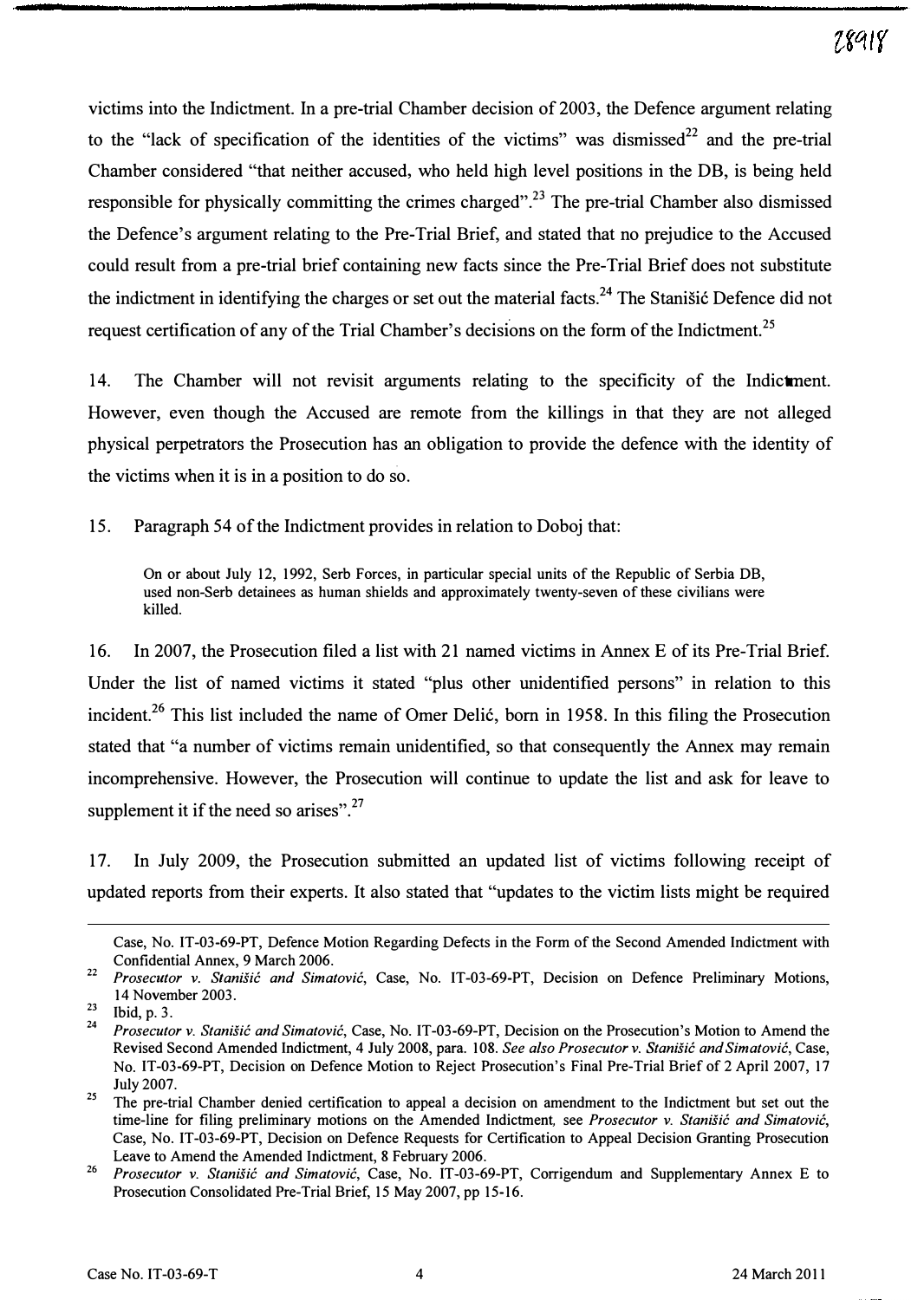in the future."<sup>28</sup> In this filing the Prosecution lists 20 named victims in relation to paragraph 54 and adds "plus other additional victims". On this list the names of Omer Delić and Drago Kale were removed and the name of Hasan Ahmić was added. The Stanisić Defence did not at this time raise any arguments relating to the change in the victims list.

18. The Chamber finds that the Prosecution's submission that Omer Deli6 is one of the named victims of this incident is not a material fact requiring an amendment of the Indictment. Neither does the Chamber consider that it alters the alleged criminal liability of the accused as argued by the Stanišić Defence.

19. The Chamber considers that the Prosecution should identify the victims to the extent possible as early as possible. The Prosecution could have provided more specificity to the list of victims earlier since it had the information relating to Omer Delić at least in May 2007, when he was on the Prosecution's list of named victims. Further, the two Challenged Documents (65ter numbers 4871, 4875) were on its Rule 65ter exhibit list in May 2009. However, the Defence was put on notice that Omer Delić was a named victim at least from on 4 October 2010, two months before the crossexamination of Dr. Tabeau. The Chamber considers it sufficient time for the Defence to review the disclosed documents.

20. Further, the Chamber does not consider that specifying Omer Deli6 as one of the victims would be prejudicial to the Accused. Rather, the Chamber considers that to have a named victim instead of an unnamed victim assists the Defence. However, should the Defence have an issue or require a need for further investigations triggered by the identification of Omer Delić, it may address the Chamber to resolve such issue.

21. Paragraph 57 of the Indictment reads:

On or about 21 September 1995, members of Arkan's SDG abducted and detained a group of non-Serb civilians in Sanski Most, moving them to Sasina. In Sasina, they removed the non-Serb civilians from the vehicles at the western base of the hill near the village church. At this spot, members of Arkan's SDG shot the group, killing approximately sixty-five of them

22. In 2007, the Prosecution listed 62 named victims in Annex E to the Prosecution Pre-trial Brief in relation to this incident. Under the list of named victims it stated "plus other unidentified persons". The Stanišić Defence did not at this time raise any arguments relating to the change in the victims list.

 $rac{27}{28}$  Ibid, para. 36.

<sup>28</sup>Prosecution Submission of Revised Victim Lists with Confidential Annex, 15 July 2009, para. 1.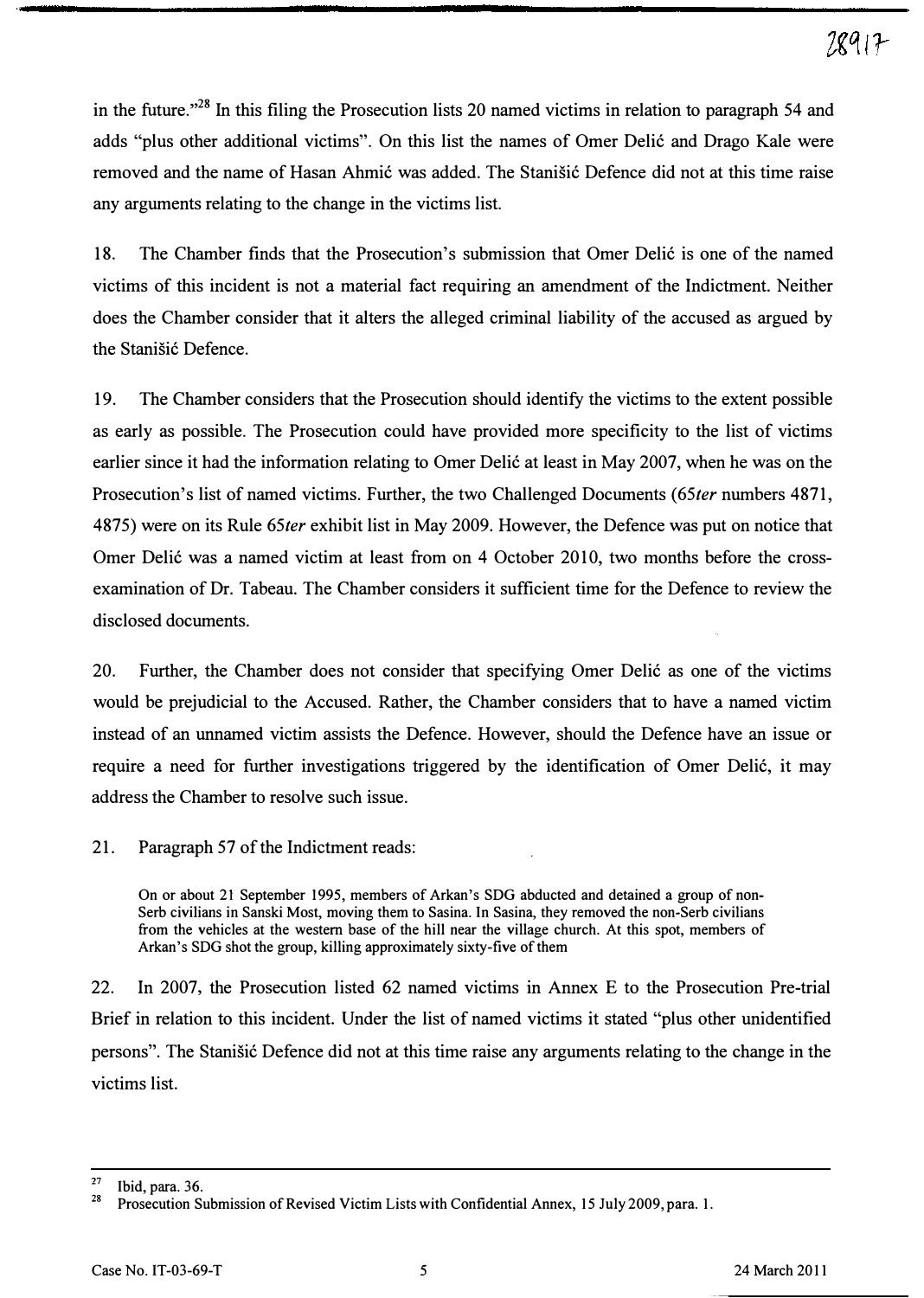23. In 2009, the Prosecution submitted a list of 64 named victims, adding the names of Mehmed Hasonović and Ibrahim Sinanović and stated "plus one additional victim". The Stanišić Defence did not at this time raise any arguments relating to the change in the victims list.

24. Neither of the Prosecution's previous victims lists includes the names of Stjepan Buha; Franjo Cavlović or Mustafa Sadić. The Chamber finds that the Prosecution's submission that Stjepan Buha, Franjo Cavlović and Mustafa Sadić are the named victims of the incident alleged in paragraph 57 of the Indictment is not a material fact that requires an amendment of the Indictment. Neither does the Chamber consider that it alters the alleged criminal liability of the accused as argued by the Stanistic Defence. The Accused can be held liable for the death of "approximately sixty-five" persons in Sasina in September 1995 as set out in the Indictment.

25. The Prosecution could have provided more specificity to the list of victims earlier. It had the information relating to Stjepan Buha, Franjo Cavlović or Mustafa Sadić at least on 1 May 2009, when the three relevant documents (65ter numbers 2722, 2724, 2741) were on the Rule 65ter exhibit list. However, the Defence was put on notice that Stjepan Buha; Franjo Cavlović and Mustafa Sadić were named victims on 4 October 2010, two months before the cross-examination of Dr. Tabeau. The Chamber considers it sufficient time for the Defence to review the disclosed documents.

26. Further, the Chamber does not consider that specifying Stjepan Buha, Franjo Cavlović and Mustafa Sadić as victims would be prejudicial to the Accused. Rather, it is of assistance to have a named victim instead of an unnamed victim.

27. With regard to the evidence relating to nine of the victims,<sup>29</sup> the Defence was put on notice of the Prosecution's intention to use these documents on 4 October 2010, apart from the document with 65ter number 2735, which the Defence received notice of on 1 May 2009.

28. Dr. Tabeau submits that these documents identify nine victims as named victims of incidents in the Indictment. The Prosecution however submits that it "is not satisfied that it can meet its burden of proof<sup>30</sup> but "emphasizes that whether there is sufficient evidence to indicate a relationship to the charged crimes is a matter for the Chamber to decide in weighing the totality of the evidence".<sup>31</sup> It further submits that the evidence pertaining to the nine victims "should be admitted because it is relevant to other important issues in this trial",<sup>32</sup> for example "the widespread

 $^{29}$  65ter numbers 2735, 5715-5722.

 $\frac{30}{31}$  Submission, para. 4.

 $\frac{31}{32}$  Ibid.

Submission, para. 5.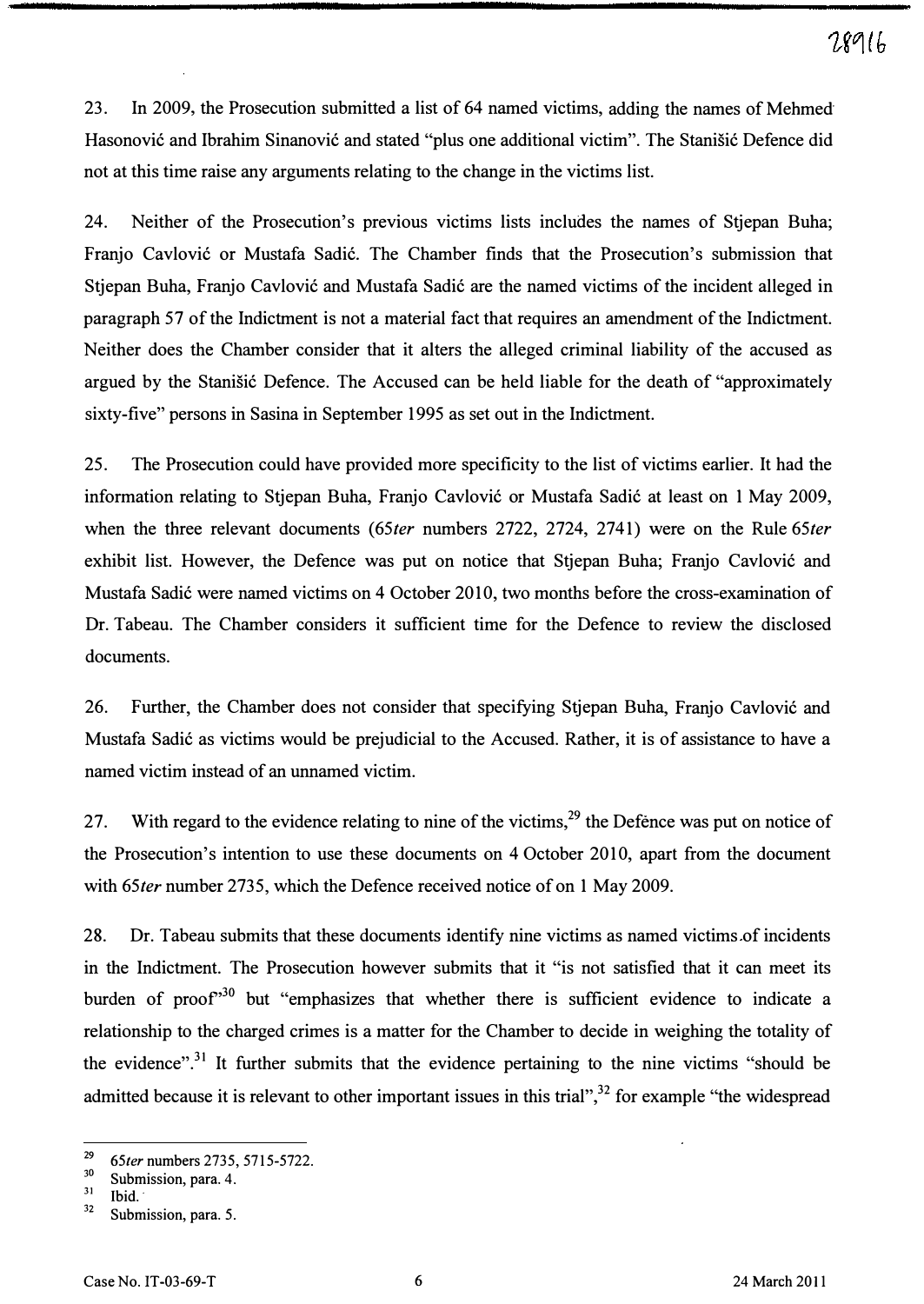and systematic nature of the attack on the civilian population<sup> $33$ </sup> and the ethnicity of victims relevant to a determination that the violence was targeted against non-Serbs.<sup>34</sup>

29. The Chamber finds that this evidence does not require an amendment of the Indictment or extend the alleged criminal liability of the Accused. The Chamber emphasize that the Accused can only be held responsible for killings which are charged in the Indictment. Whether the Challenged Documents should be admitted is discussed below.

30. The Chamber finds that the Prosecution's request to admit the Other Source Material and the Challenged Exhibits does not require an amendment to the Indictment.

(iii) Admission of the report of Dr. Tabeau, the Challenged Documents and the Other Source Material.

31. Having found above that the admission of the Challenged Exhibits does not require an amendment to the Indictment, and no other objections remaining, the Chamber will admit Dr. Tabeau's report on victims (PI658).

32. The Chamber finds the documents relating to Omer Delić, Stjepan Buha, Franjo Cavlović and Mustafa Sadić (65ter numbers 2722, 2724, 2741, 4871, 4875) to be relevant and of probative value. The Chamber considers that the Defence has been on notice of the Prosecution's intention to rely on this evidence since at least May 2009 and that its admission into evidence would not be prejudicial to the Defence. The Chamber will admit the documents into evidence.

33. With regard to the evidence of the nine victims (65ter numbers 2735, 5715-5722) the evidence is relevant and of probative value. The Chamber does not consider that the admission of this evidence would be prejudicial to the Defence. However, should the Defence have an issue or require a need for further investigations triggered by this evidence, it may address the Chamber to resolve such issue. The Chamber will admit the Challenged Documents into evidence.

34. The Other Source Material was not objected to by the Defence. The Chamber finds them relevant and of probative value. The Chamber will therefore admit the Other Source Material into evidence.

 $33\atop{}34$  Submission, para. 12.

Ibid.